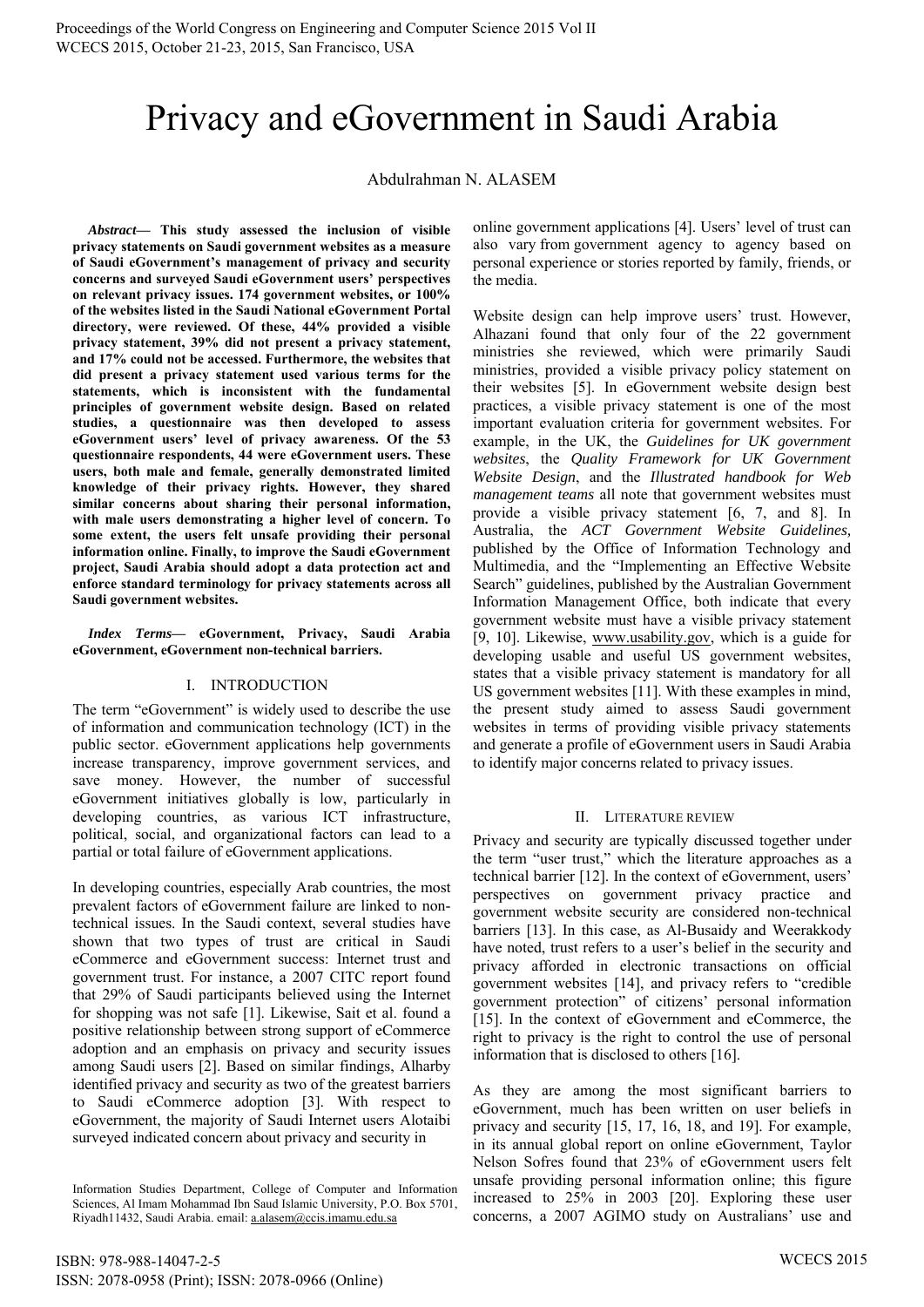satisfaction with eGovernment services found that government agencies could encourage up to 6% of Internet users to use eGovernment services by addressing privacy issues and providing visible privacy statements [21].

Such privacy concerns are subject to not only individuals but also businesses. For example, in Adeshara et al.'s study, 21% of participating small and medium sized enterprises (SMEs) in the UK admitted they were most concerned about violations of privacy when using eGovernment services, whereas 28% were most concerned about transaction security [22]. These results support Culnan and Armstrong's argument that US citizens are more likely to disclose personal information if they are aware of the agency's privacy practices [23].

Clearly, privacy and security issues are significant for eGovernment users in countries such as the US and the UK that have been supporting privacy rights since the 1960s or early 1970s [24]. Thus, many developed countries have adopted data protection policies. For example, the UK adopted the Data Protection Act of 1998, replacing the Data Protection Act of 1984 and the Access to Personal Files Act of 1987. The 1998 act contains eight principles covering the manual and automatic processing of personal data. These principles are based on three concepts: purpose of collecting personal data, fairness to be collected for legitimate purposes and transparency, and the right of users to have which data collected [24].

In some parts of the world, however, privacy is considered a Western concept [25], perhaps because Western societies have a long history of democracy and the passage of legislation concerning privacy. Although many regions around the world do not share this same democratic history, these regions now have many things in common with Western societies because of the development of ICT and the advent of the Internet. Various concepts that originated in developed countries have become global concepts, including the concept of privacy. Thus, in several developing countries, what was previously of no concern has become a necessity. For example, in a study on eGovernment in Jordan, Hussein found citizens had concerns about privacy; in particular, the Jordanian government collects a large amount of personal information about its citizens, and this information could be used inappropriately [26]. Similarly, in Bahrain, 82% of Bahraini respondents who did not participate in eCommerce refrained from doing so due to non-technical barriers, including privacy concerns [27].

# III. . METHODOLOGY

This study is descriptive in natural, and two methods were adopted. First, the 174 government websites listed in the Saudi National eGovernment Portal http://www.saudi.gov.sa/ were checked. This was done by accessing the government agency directory in the portal, which is divided into 14 sections, each containing websites of numerous government agencies. This directory contains almost all the various types of government websites. Next was to access each site's interface to see if the agency has a visible privacy statement which is a legal statement that informs the website's users as to how the personal

information they provide will be used, disclosed, and managed. Based on the finding of the websites checked and related studies, a questionnaire was developed in order to meet the aim and objectives of the study regarding privacy considerations of expected users of eGovernemnt. The questionnaire is comprised of different types of questions, such as those requiring yes/no responses, multiple choice responses and Likert-scale responses divided into two sections: section one is about personal information and contains five questions. Section two is about the eGovernment users participants' opinions regarding privacy issues when using Saudi government websites, and this section contains six questions. The questionnaire was distributed online, and SPSS 15.5 was used to analysis the data. Frequencies and basic techniques had been adopted. Finally, the data used in this study for both methods were collected between April 1 and 20, 2015.

# IV. RESULT AND DISCUSSION

The results concerning the provision of visible privacy statements on the 174 Saudi government websites reviewed were generally disappointing, especially considering Saudi Arabia established its eGovernment project in 2005. Only 44% (76) of the websites provided a visible privacy statement; 39% (68) failed to present a privacy statement, and the remaining 17% (30) could not be accessed, as either the website was no longer active or the portal directory contained a broken or invalid link.

Furthermore, no standard terminology was used across the websites to identify privacy statements. In English, "privacy statement" is the standard term used to inform users how their personal information will be used, disclosed, and managed; however, in Arabic, one can use several terms to denote the same concept of privacy. In this case, approximately 70% of the websites with privacy statements used the term "privacy statement"; however, the remaining websites used a range of terminology for their statements. This inconsistency is contrary to government website design best practices, as outlined in the introduction.

Finally, the privacy statements also varied from site to site. This variation reflects Saudi Arabia's current lack of a specific data protection act. Thus, the privacy statements provided on the websites were developed based on several different laws, specifically, al-Shari'ah principles (Al-Fawzan and Elsayed, 2012).

In terms of the results of the questionnaire, Table 1 presents the participants' demographic characteristics.

Of the 31 male participants, 28 had used government websites. Of the 22 female participants, 16 had used government websites. For the purpose of this study, nonusers were excluded from the analysis.

Regarding the results for the second section of the questionnaire, there was a slight difference between male and female participants concerning their knowledge of privacy rights when accessing government websites, with a mean value of 2.21 and 2.56, respectively. In terms of the participants' privacy concerns when using government websites (e.g., registration or transactions via government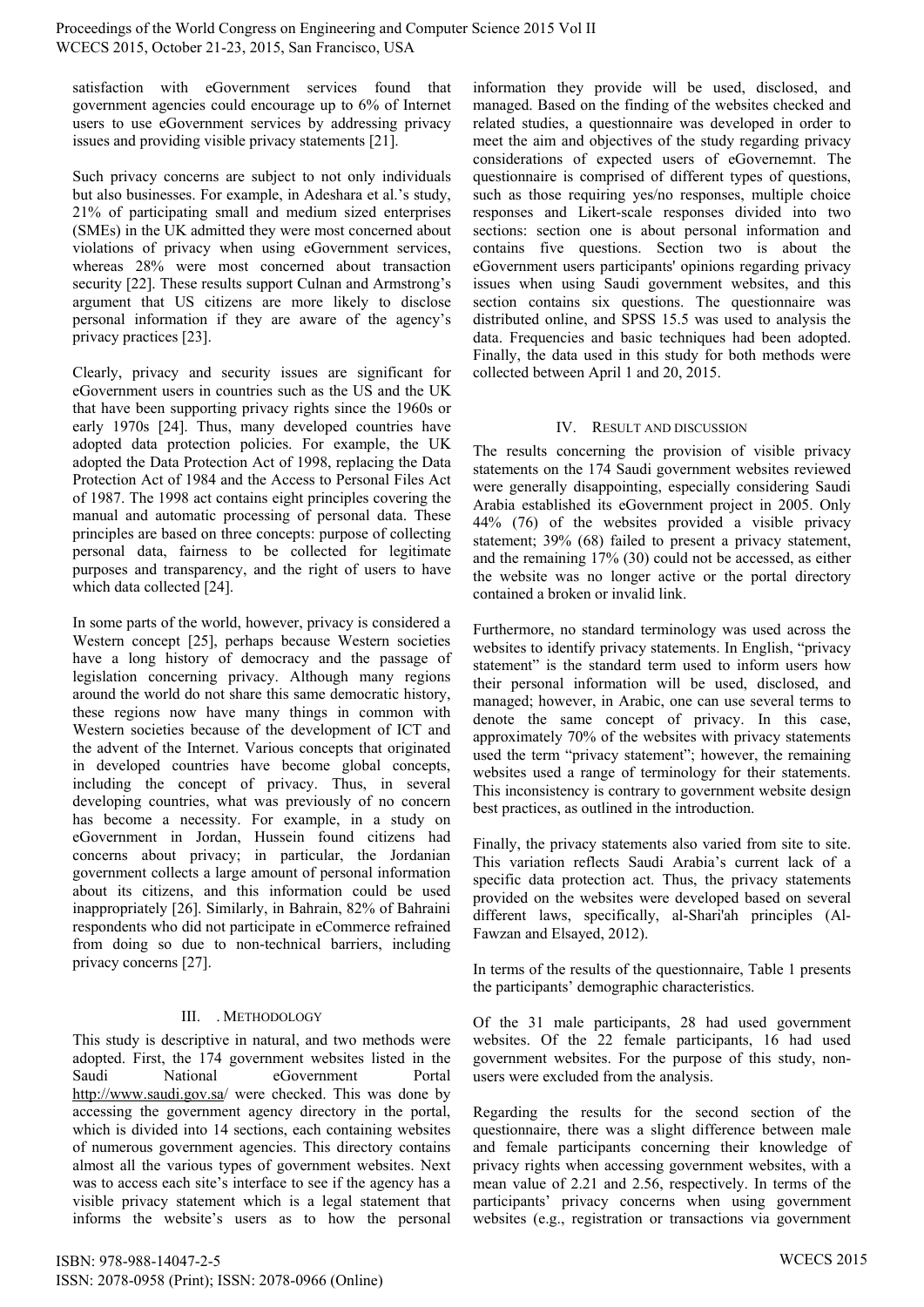Proceedings of the World Congress on Engineering and Computer Science 2015 Vol II WCECS 2015, October 21-23, 2015, San Francisco, USA

websites), the male participants indicated a higher level of concern, with a mean value of 4.18 and 3.88, respectively, for males and females. However, many participants admitted they rarely reviewed a government website's privacy statement before providing their personal information; specifically, when asked how often they checked this statement, 4% indicated "always," 32% chose "often," 39% answered "rarely," and 25% selected "never." At the same time, the majority (69% of male participants and 54% of female participants) felt unsafe providing their personal information on government websites.

| Table 1:Demographic characteristics of the participants |                |                 |                |     |      |       |  |
|---------------------------------------------------------|----------------|-----------------|----------------|-----|------|-------|--|
| eGov                                                    |                |                 | Non            |     |      |       |  |
|                                                         | Users          |                 | Users          |     |      |       |  |
|                                                         |                |                 |                |     |      |       |  |
|                                                         | $\overline{N}$ | $\frac{0}{6}$   | N              |     | $\%$ |       |  |
| <b>Gender</b>                                           |                |                 |                |     |      |       |  |
| Male                                                    | 28             | 90              | 3              |     | 10   |       |  |
| Female                                                  | 16             | 73              | 6              |     | 27   |       |  |
| Demographic                                             |                | characteristics | of             | the | eGov | users |  |
| participants                                            |                |                 |                |     |      |       |  |
| Age                                                     |                |                 |                |     |      |       |  |
| $20 - 29$                                               |                | 32              | 73             |     |      |       |  |
| 30-39                                                   |                | 12              | 27             |     |      |       |  |
| 40-49                                                   |                | $\mathbf{0}$    | $\overline{0}$ |     |      |       |  |
| Over 50                                                 |                | $\Omega$        | 0              |     |      |       |  |
| <b>Education level</b>                                  |                |                 |                |     |      |       |  |
| <b>Basic</b>                                            |                | 0               | $\overline{0}$ |     |      |       |  |
| Secondary                                               |                | 10              | 23             |     |      |       |  |
| Undergraduate                                           |                | 34              | 77             |     |      |       |  |
| Postgraduate                                            |                | $\Omega$        | $\theta$       |     |      |       |  |
| Internet experience                                     |                |                 |                |     |      |       |  |
| Year >                                                  |                | $\theta$        | $\overline{0}$ |     |      |       |  |
| $1-2$                                                   |                | 0               | 0              |     |      |       |  |
| 3 <                                                     |                | 44              | 100            |     |      |       |  |

Regarding their perspectives on the amount of personal information being collected by government websites, the majority (83% of male participants and 77% of female participants) felt government websites asked for a large amount of personal information, even for basic tasks. For example, to obtain general information via the "Contact Us" eForm on some government websites, users must provide their name, phone number, email, and National ID number, as seen in Figure 1.

| Advance Search<br>Search                 | $\varnothing$                                                 | المؤسسة العامة للتدريب التقنبي والمهنبي<br>Technical and Vocational Training Corporation |
|------------------------------------------|---------------------------------------------------------------|------------------------------------------------------------------------------------------|
| <b>Colleges &amp; Institutes</b><br>Home | <b>Depts &amp; Councils</b>                                   |                                                                                          |
| Contact Us                               | △<br>Leader                                                   | 日日食事区                                                                                    |
| G<br>Contact Us                          |                                                               |                                                                                          |
| Name:                                    |                                                               |                                                                                          |
| Feedback Type                            | Employee<br>$\overline{\mathcal{L}}$<br>General <sub>11</sub> |                                                                                          |
| Category:                                | Choose                                                        | $\blacksquare$                                                                           |
| Email:                                   |                                                               |                                                                                          |
| National ID:                             |                                                               |                                                                                          |
| Mobile Number:                           |                                                               |                                                                                          |
| Description:                             |                                                               | h.                                                                                       |
|                                          |                                                               | Send<br>Reset                                                                            |

Fig. 1 Technical and Vocational Training Corporation's contact form.

# V. CONCLUSION

As the literature has demonstrated, privacy is one of the most important factors affecting the adoption and use of eGovernment services. Any maladministration of privacy and security concerns can lead to a partial or total failure of eGovernment initiatives. In developing countries, the situation is even more complex as these countries have not yet developed relevant policies and laws. Clearly, eGovernment is not just about utilizing ICT in the public sector; it is about changing the way in which government works. Thus, governments should devote just as must attention to non-technical barriers, including privacy, as they do to technical aspects.

In the specific Saudi context, the current government websites are disappointing with respect to addressing users' privacy and security concerns. Although Saudi Arabia established its eGovernment project in 2005, Saudi government websites have not yet implemented the fundamental best practices for government website design. To encourage more citizens to use available eGovernment services, Saudi Arabia needs to develop a privacy act and enforce the use of standard terminology across all Saudi government websites.

#### **REFERENCES**

- [1] CITC. (2007) Internet usage study in KSA all sectors [online]. Available at: http://www.citc.gov.sa/NR/rdonlyres/2DB93B05-EAFA-4D8F-A680- 3AC5CAD2F45A/0/Internet\_Usage\_Study\_in\_KSAAll\_secto rsEN.pdf.
- [2] Sait, S. et al. (2004) 'E-commerce in Saudi Arabia: adoption and perspectives', AJIS, 12 (1), pp. 54-74.
- [3] Alharby, M. (2006) Barriers of e-commerce and egovernment in Saudi Arabia. Unpublished Master dissertation. Bradford University.
- [4] Alotaibi, J. (2006) The e-government in the Kingdom of Saudi Arabia: the perceptions, trust levels and concerns among the Internet users. Unpublished Master dissertation. University of Salford.
- [5] Alhazani, N. (2008) E-government services in government agencies. Riyadh: King Fahd National Library.
- [6] Cabinet Office. (2004) Guidelines for UK government websites [online]. Available at: http://archive.cabinetoffice.gov.uk/egovernment/Resources/handbook/pdf/pdfindex.asp.

[7] Cabinet Office. (2003). Quality Framework for UK Government Website Design: Usability issues for government websites [online]. Available at: http://webarchive.nationalarchives.gov.uk/20081105160428/h ttp://archive.cabinetoffice.gov.uk/e-

government/docs/qualityframework/pdf/quality.pdf

- [8] Cabinet Office. (2004) Guidelines for UK Government websites: Illustrated handbook for web management teams [online]. Available at: http://archive.cabinetoffice.gov.uk/eGovernment/Resources/h andbook/pdf/pdfindex.a sp.
- [9] AGIMO. Web guide [online]. Available at: http://webguide.gov.au/#pageBody.
- [10] AGIMO. (2004d) Implementing an effective website search facility [online]. Available at: http://www.finance.gov.au/eGovernment/better-practice-andcollaboration/betterpractice- checklists/docs/BPC16.pdf.
- [11] Usability.gov. Navigation [online]. Available at: http://www.usability.gov/pdfs/chapter7.pdf.